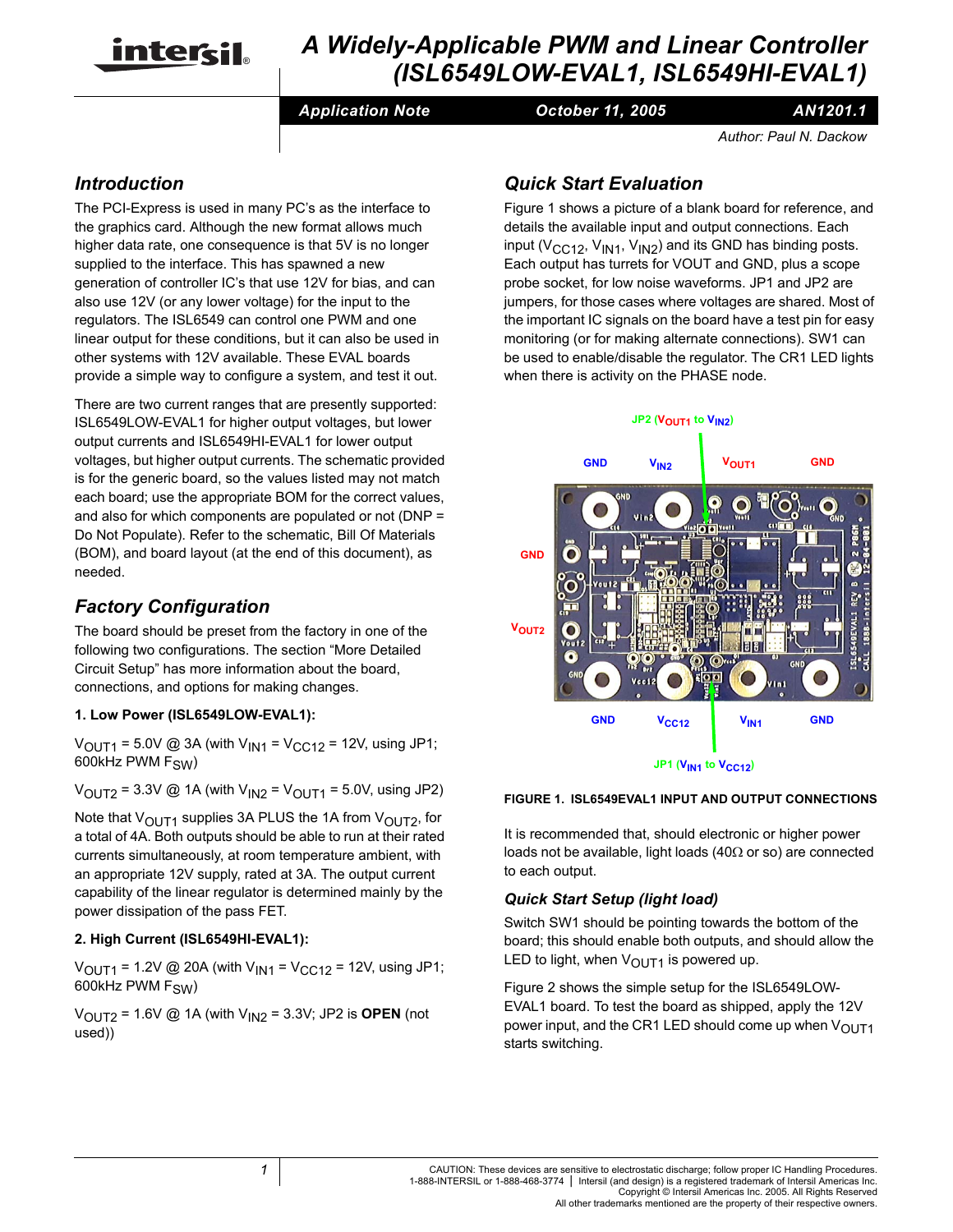

<span id="page-1-0"></span>**FIGURE 2. TYPICAL ISL6549LOW-EVAL1 HOOK-UP**

The ISL6549HI-EVAL1 board requires a 2nd power supply for  $V_{1N2}$ , and removal of JP2, as shown in Figure 3. To test the board as shipped, apply the 12V power input, and 3.3V supply to  $V_{1N2}$ . The CR1 LED should come up when  $V_{\text{OUT1}}$ starts switching.



**FIGURE 3. TYPICAL ISL6549LOW-EVAL1 HOOK-UP**

In this setup, both outputs can be monitored with a voltmeter or oscilloscope. It is advisable to verify the board as is first. Once the basic functionality has been confirmed, more specific measurements, or changes to the board or setup can be attempted.

## *Input Power Supply Considerations*

This section discusses the circuit functions in more detail; section *Board Modifications* discusses changes that can be done. Make all changes and connections prior to application of power. For reference, orient the board with the "ISL6549EVAL1 REV B" label on the right, as shown in Figure [1](#page-0-0) or [2.](#page-1-0)

The output load current needed determines the number and kind of FETs required for any given application. This evaluation board has numerous FET footprints that can be used (all are connected in parallel, so only use one configuration at a time). If the factory-supplied board doesn't meet the needs, substitute other FETs. The inductor is initially sized for the maximum current expected; substitutions can be made if desired.

The ISL6549 has two general purpose outputs, and the evaluation board allows for a lot of flexibility. It was designed for the PCI-Express (where 12V and 3.3V are available, but 5V is not), but can be used in many other applications as well. The ISL6549 requires a 12V input for  $V_{CC12}$  bias; it creates its own internal 5.4V rail for bias and gate drivers. Either input ( $V_{IN1}$  for the switcher, and  $V_{IN2}$  for the linear) can use 12V, or any available voltage down to just above the 0.8V reference, including 3.3V, 5V (if available), or other regulator outputs.

The input voltages (and their GNDs) have binding posts for connections. For the most flexibility, this evaluation board has three sets (power and GND) of binding posts, one each for  $V_{CC12}$ ,  $V_{IN1}$  and  $V_{IN2}$ . All of the input and output GND posts are tied together (to the internal GND plane), but use the local one associated with each input or output for the best performance. In addition, two jumpers are available to tie common connections together.

If  $V_{\text{IN1}}$  and  $V_{\text{CC12}}$  share a common 12V supply, then JP1 should be shorted; if not, leave it open. If  $V_{1N1}$  is not 12V, or if  $V_{1N1}$  is not to be shared with  $V_{CC12}$ , then connect a separate 12V power supply (typically no more than ~100mA, depending on FETs and PWM switching frequency) to the  $V_{CCA2}$  post and its GND, and remove the JP1 shunt. The  $V_{IN1}$  post is next to the upper FETs for a high current, low resistance path; do not use the  $V_{CC12}$  post and JP1 instead of the  $V_{1N1}$  post, when the input voltage is provided from the same supply.

 $V_{1N2}$  is the input voltage for the linear regulator; connect its supply to the  $V_{1N2}$  post (J2) on the top left side of the board. Make sure JP2 shunt is not populated, unless  $V_{\text{OUT1}}$  is to be used as the V<sub>IN2</sub> supply. (Note: V<sub>OUT1</sub> must be a higher voltage than V<sub>OUT2</sub>, in order to be used as V<sub>IN2</sub>; V<sub>OUT1</sub> must also be able to supply the extra current).

For full-load testing, use input power supplies that can supply the current required for the desired maximum output load conditions; 5A rating is recommended for the high current board ( $V_{IN1}$  = 12V =  $V_{CC12}$ ). Since  $V_{OUT2}$  is a linear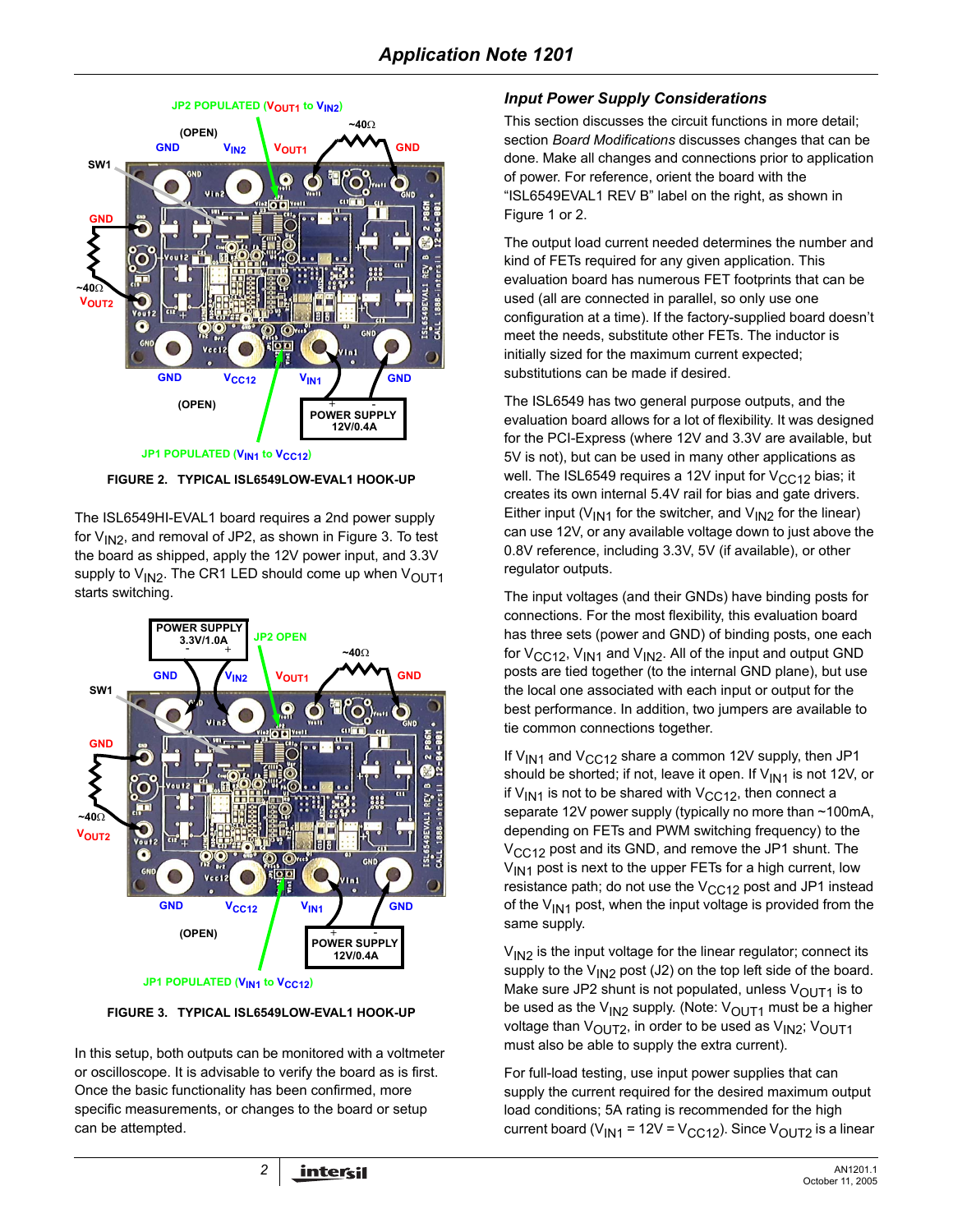regulator,  $V_{1N2}$  must be able to supply the full load current directly. An electronic load on the outputs is generally recommended for its ease of use evaluating different loads.

## *Circuit Setup Options*

Each output can be programmed with a resistor divider, to any voltage between its input voltage (12V maximum) and its internal reference voltage (0.8V). The input capacitors for both regulators are rated at 16V, for use with a 12V supply. The bulk output capacitors are rated at only 10V, and some of the ceramic output capacitors are only rated for 6.3V. See *Adjusting the Output Voltage* paragraph in the *Board Modifications* section for the details.

The frequency of the switching regulator can be set as low as 150kHz, and as high as 1MHz. The switching frequency plays into the output ripple current, and the selection of the output inductor and capacitors. A single resistor (R7) to GND programs the frequency; see datasheet for details.

The IC used on the evaluation board is the 14 Ld SOIC version. Dummy footprints for the 16 Ld QFN and 16 Ld QSOP packages are provided for size comparison. Smaller packages have tighter pin spacings, which may limit how tightly one can pack components around them, and still allow for proper trace routing. While the electrical performance of all three packages should be quite similar, the QFN should showcase best thermal performance in an application.

A switch (SW1) is connected from FS\_DIS pin to GND, as a means to disable the controller IC when grounded. An LED (CR1) is lit whenever there is voltage on the phase node, offering a visual cue that the switching regulator is operating.

The compensation used for the switcher is type-2, but footprints are available for a type-3 network, as well. The compensation components have been chosen for the given inductor and capacitor values (and its ESR), and operating frequency. If any of these components or parameter changes, then the compensation may need to be adjusted accordingly, to maintain stable operation (see datasheet for details).

The linear regulator does not require external compensation for most conditions, but footprints are available for the those cases where it may be needed (generally, only when ceramic output capacitors are used). Other optional component footprints include series gate resistors, an RC snubber and a freewheeling diode on the switcher's phase node.

# *Performance Waveforms*

Figures [4](#page-2-0) through [19](#page-6-0) depict the evaluation board's performance during typical operational situations, as well as during fault conditions. Examples are usually shown for just one version of the board (low or high current); results on the other board should be similar, unless noted. Loading of the output can be most easily done via an electronic load; however, any other method will work as well.

### *Power-up*

Up to 3 power supplies ( $V_{CC12}$ ,  $V_{IN1}$ ,  $V_{IN2}$ ) may be needed to power up the board, but some inputs can share a single supply, or the output of one regulator can be used as the input to the other.

Power-up can be performed in any order. In order to commence normal operation, however, the  $V<sub>CC12</sub>$  supply must be above the VCC12 pin's rising POR trip level, the internal 5.4V supply (on the VCC5 pin) must also be above its rising POR trip level, and FS must not be held low. Once all conditions are met, the IC will start a soft-start cycle, and ramp up both outputs. The soft-starting of the outputs takes ~6.8ms when running at 600kHz. Should VIN not be ready, or should there be an undervoltage condition detected on either output, the entire IC shuts off, and attempts to re-start following one soft-start period off. See *Fault Handling* for more information.

Figure [4](#page-2-0) shows a typical power-up sequence, using the high current evaluation board. A 12V supply is used for both  $V_{\text{CC}12}$  bias and  $V_{\text{IN}1}$ , while a separate 3.3V supply (not shown) ramps up with the 12V, and is used for  $V_{1N2}$ . As  $V<sub>CC12</sub>$  ramps up, the  $V<sub>CC5</sub>$  pin follows, until the internal regulator curbs its rise at around 5.4V. When  $V<sub>CC12</sub>$  exceeds its POR rising trip point (~9.5V), both outputs commence their soft-start ramps. Both outputs start and complete their softstart ramps at the same time, and the waveforms should look the same, regardless of the load current.



**FIGURE 4. TYPICAL POWER-UP WAVEFORMS**

### <span id="page-2-0"></span>*Soft-start Detail and Pre-charged Outputs*

Figure [5](#page-3-0) details a typical ISL6549EVAL1 output soft-start ramp in more detail. For this scope capture, the supply powering the board is turned on prior to time T0. At time T0, SW1 is enabling the circuit for operation and a soft-start sequence is initiated, after an initial delay of 64 switching cycles. The soft-start ramp is internally generated, using a digital approach, and it consists of 64 discrete steps, incremented every 64 switching cycles, to approximate a linear ramp. The output voltage is thusly stepped up gradually to its set value.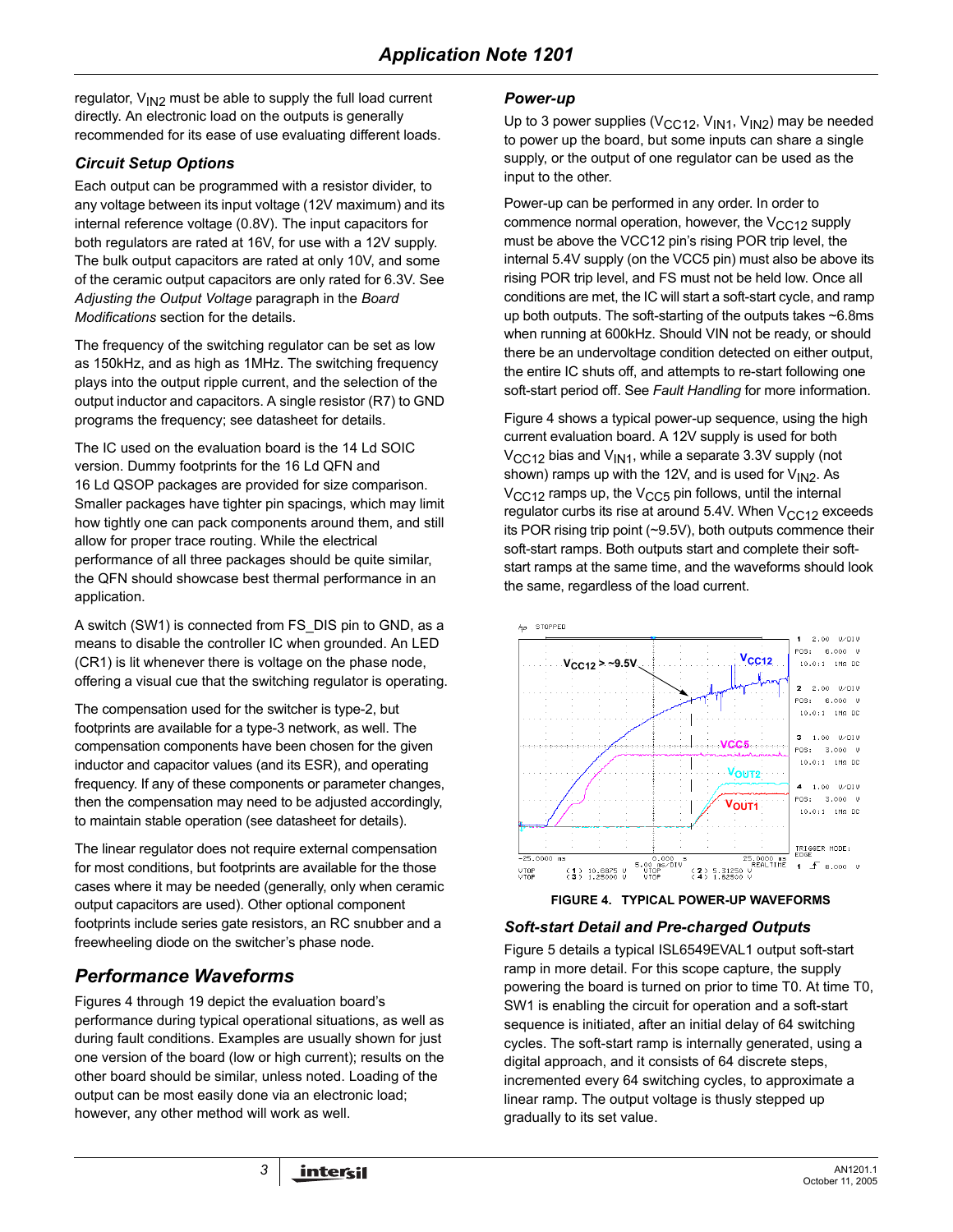

<span id="page-3-0"></span>**FIGURE 5. ISL6549EVAL1 NORMAL START-UP DETAIL**

Special consideration is given to the PWM output's start-up into a pre-charged output. Under such circumstances, the ISL6549 keeps off both MOSFETs until the internal reference is ramped past the output voltage sensed at the FB pin. By using this approach, the output voltage ramp-up promptly commences at the pre-charge level, with little to no disturbance being inflicted, as detailed in Figure 6. The circuit is enabled, similar to Figure [5](#page-3-0), at time T0 (FS\_DIS signal not shown).  $V_{\text{OUT1}}$  is precharged to ~4V; and as the internal ramp exceeds the magnitude of the output voltage at time T1, the MOSFETs drivers are enabled. The output voltage ramps up in a seamless fashion from the preexistent level to the final level of 5.0V, reached at time T2.  $V_{\text{OUT2}}$  is also shown, for timing reference.



**FIGURE 6. ISL6549EVAL1 START-UP INTO A PARTIALLY CHARGED OUTPUT**

A second (and less likely) scenario is for the output to be precharged above the resistor-divider set point, as shown in Figure 7. In this situation, the ISL6549 keeps the MOSFETs off until the end of the SS ramp. Once the end of the soft-start ramp is reached (at time T2), the output drivers are enabled for operation, and the output is subjected to an abrupt correction down to the expected set-point level (5.0V here).



**FIGURE 7. ISL6549EVAL1 START-UP INTO AN OVER-CHARGED OUTPUT**

### *Fault Handling: Undervoltage Response*

The ISL6549 protects the output against undervoltage (UV) events. UV monitoring is disabled during the first 16 softstart steps. Once enabled, if a UV event is detected on either output, the ISL6549 turns off both outputs, waits for a time period equaling one internal SS cycle, and then attempts an output soft-start. The behavior of the circuit in UV repeats until the fault condition is removed or the circuit is disabled. Review the appropriate datasheet sections for more details.

Figure [8](#page-4-0) displays a pattern of typical circuit behavior when encountering an UV situation. In this example,  $V_{1N1}$  is not powered, so  $V_{\text{OUT1}}$  doesn't turn on, and should fail for UV.

A soft-start cycle begins at time T0;  $V_{\text{OUT}}$  ramps up 1/4 of the way (~ 0.825V out of the expected 3.3V output), at which time the UV comparators are enabled. Since  $V_{1N1}$  is not present,  $V_{\text{OUT1}}$  is not following the soft-start ramp up, and it trips the UV protection, shutting down both outputs. Following an internal wait period equal to one soft-start interval, from T1 to T0, the circuit initiates a new SS cycle, attempting to bring the outputs back within regulation limits. As the output voltage tries to increase, if it is held back by a short-circuit (or in this case, the lack of an input voltage), the UV protection is tripped again, at time T2, resulting in the repeat of the shut-down/wait/re-start cycle.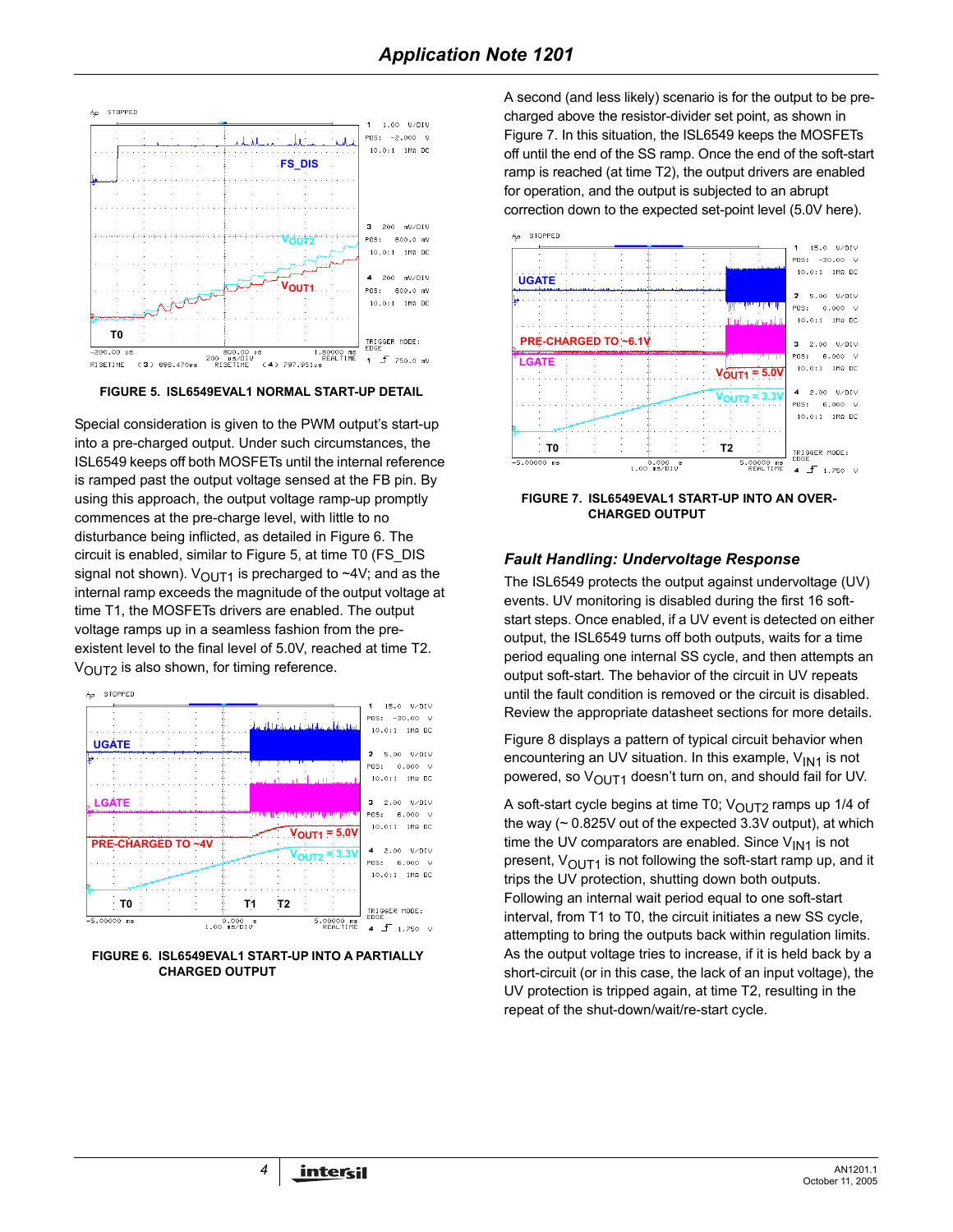

<span id="page-4-0"></span>**FIGURE 8. ISL6549EVAL1 UNDER-VOLTAGE PROTECTION**

The example in Figure 8 shows a 1.6ms ramp up, and a 6.4ms off time, before the next ramp starts. Thus, the total period of 8ms is based on 1.25 soft-start cycles (one-quarter of the first ramp, and then one full time-out, at a clock period of around 1.6µs).

#### *Switching Waveforms*

The following figures show the gate driver signals in the low current board, with a light output load (~600mA). The grounding of the scope probes is important in capturing waveforms representative of actual board signals. The following waveforms were not optimally captured, as they used the test pins and the nearest ground connection for the scope probe's ground connection, resulting in some extra ringing and overshoot being picked up due to the setup.

Figure [9](#page-4-1) depicts one typical switching cycle. The switching frequency is measured at 622kHz, and the duty cycle is ~41%, matching the 5V/12V output to input ratio.



<span id="page-4-1"></span>**FIGURE 9. ISL6549LOW-EVAL1 SWITCHING WAVEFORMS**

Switching detail coinciding with the rising edge of the PHASE node is pictured in Figure 10. The dead-time, defined here as from LGATE falling below 2V to UGATE- PHASE rising above 2V, is less than 20ns. Shorter deadtimes improve the switching efficiency.



**FIGURE 10. ISL6549 RISING UGATE EDGE**

Similar detail, but this time captured at the falling PHASE edge is shown in Figure 11. Internal adaptable circuitry not only protects against shoot-through events, but also yields desirable dead times in the sub-20ns interval.



**FIGURE 11. ISL6549 FALLING UGATE EDGE**

### *Duty Cycle Jitter*

While jitter may look undesirable, small amounts don't significantly affect circuit performance. In certain applications, jitter is actually desired, as it has the beneficial effect of lowering the EMI emissions by spreading the energy across a broader spectrum of frequencies.

The duty cycle variation in a switching converter is a natural occurrence. Duty cycle is varied during soft-start to increase the output voltage, and both increased and decreased, as required to modulate the inductor current and keep the output at the set regulation point. During DC steady-state operating conditions, the duty cycle should ideally be a fixed value. However, normal perturbations in the output and input supplies, noise captured by the feedback loop, as well as the natural switching frequency ripple fed through the error amplifier, all can result in duty cycle variations. Figure 12 details the typical jitter of the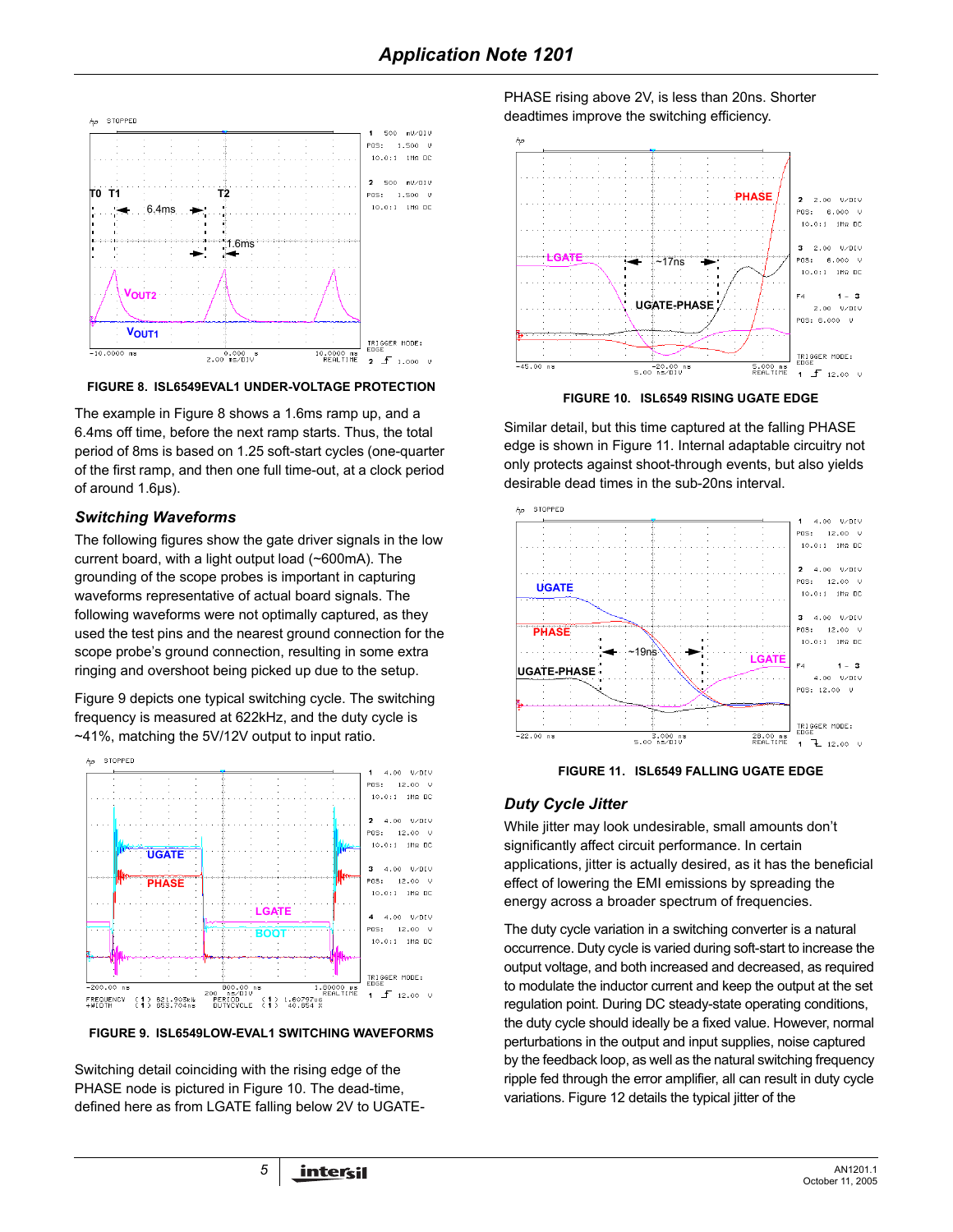#### ISL6549LOW-EVAL1. The rising edge of UGATE is used for triggering.





#### *Output Ripple Voltage*

Figure [13](#page-5-0) shows a typical output ripple voltage waveform for the ISL6549LOW-EVAL1 board. The ripple voltage is commensurate with the product of the inductor ripple current current (~1A) multiplied by the ESR (13mΩ) of the output capacitor used. Various tradeoffs are possible in order to adjust the resulting output voltage ripple. Increasing the value of the output inductor or the switching frequency leads to reductions in the inductor ripple. However, all other parameters being equal, such measures may have other less benefic effects, like larger inductor magnetic structures or increased switching losses.



<span id="page-5-0"></span>**FIGURE 13. ISL6549LOW-EVAL1 OUTPUT SWITCHING RIPPLE VOLTAGE**

### *Output Transient Response*

Figure [14](#page-5-1) details the circuit's response to a load step transient on the switching output,  $V_{\text{OUT1}}$ , of the low current board. The current transient applied to  $V_{\text{OUT1}}$  has a magnitude of 4A.



<span id="page-5-1"></span>**FIGURE 14. ISL6549EVAL1 LOAD TRANSIENT RESPONSE**

Figure [15](#page-5-2) shows the effect of a 1A load transient on the linear output,  $V_{\text{OUT2}}$ . As in Figure [14](#page-5-1), some of the perturbation trickles into the cascaded regulator.



<span id="page-5-2"></span>

## *PWM Conversion Efficiency*

Figure [16](#page-6-1) highlights the ISL6549HI-EVAL1 board's conversion efficiency, including all bias power. The measurements were performed with the board operating at room temperature under natural convection and with  $V_{IN1}$  = 5V. Three solid-line curves are shown, where measurements were performed with two MOSFETs for both upper and lower switch, at 3 different output voltages. Two dotted-line curves showcase efficiency with single MOSFETs for both switches, at two output voltages. Compared to the dual-MOSFET-perswitch curves, the single-MOSFET efficiencies are better at lower currents due to lower driving power losses and faster switching; however, single-MOSFET efficiencies drop off sooner than for the dual-MOSFETs at higher currents, as the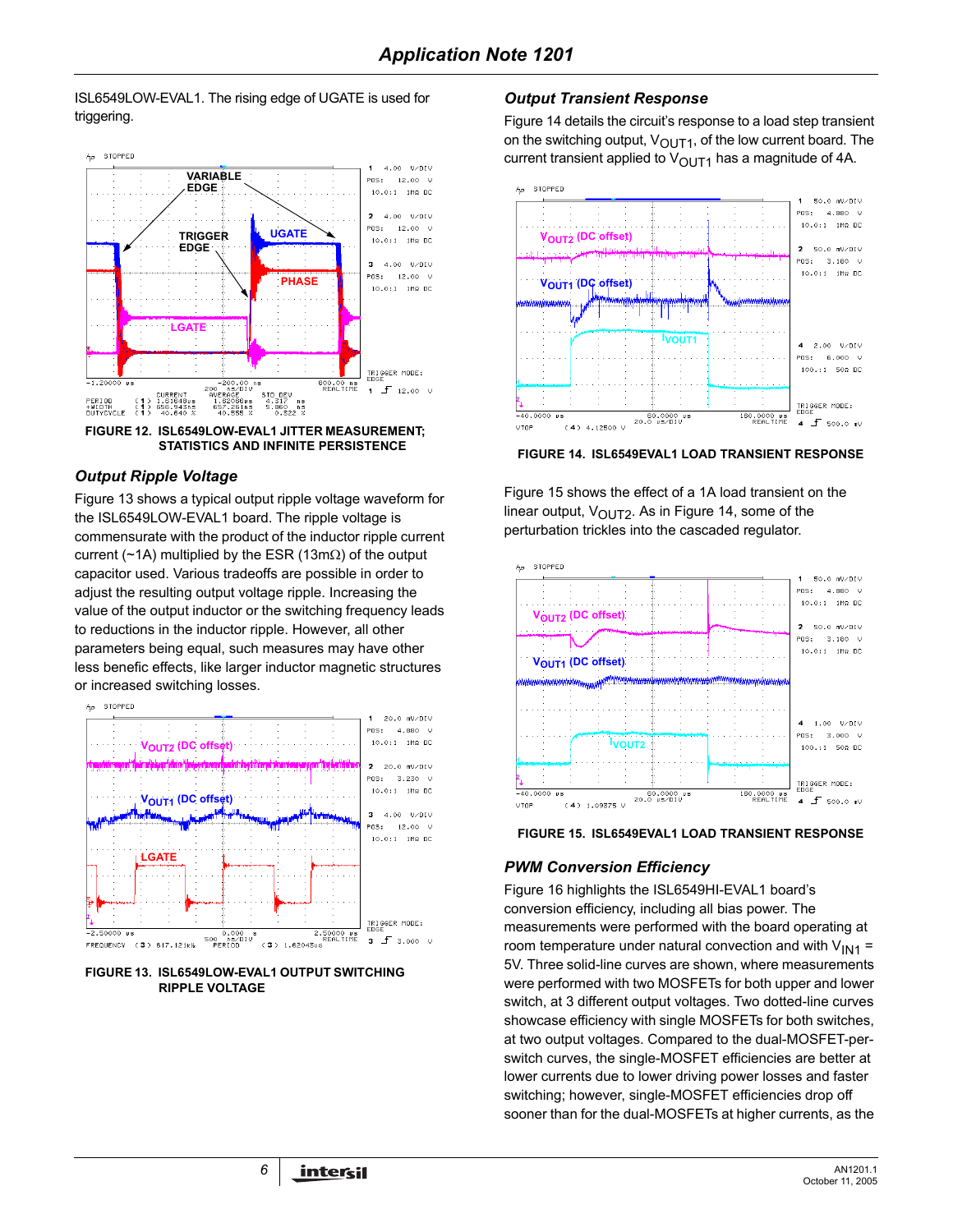higher  $r_{DS(ON)}$  of the single transistors lead to larger conduction losses as the output current increases. Due to the increased power dissipation, the single-MOSFET circuit is limited to a lower maximum output current level.



<span id="page-6-1"></span>

The range of curves displayed in Figure [17](#page-6-2) were collected off the ISL6549LOW-EVAL1 board. The same MOSFET is used in each case, but the output voltage is varied.



<span id="page-6-2"></span>

Figure 18 shows the variation in efficiency with switching frequency. Note that the board components were originally optimized for 600kHz, and were not adjusted for the other switching frequency settings. In general, lower frequencies result in less switching losses. However, lowering the frequency without adjusting the output inductor value results in increased ripple current which lowers the recorded efficiency; this very effect is clearly evident in the lower current range of the 200kHz measurement. capacitors. All the switching efficiency data was collected with the linear regulator output (VOUT2) unloaded.



**FIGURE 18. ISL6549LOW-EVAL1 MEASURED EFFICIENCY, VOUT1 = 5V, AT SEVERAL SWITCHING FREQUENCIES**

#### *Boot Refresh*

In the event the PWM switching output reaches and sustains a 100% duty cycle for an extended period of time, there is a risk that the BOOT capacitor may discharge below an acceptable threshold. To prevent against this possibility, the ISL6549 will detect if UGATE has been at 100% duty cycle for 32 clock pulses, and force one full switching period LGATE pulse, to refresh the charge on the BOOT capacitor. The waveforms in Figure [19](#page-6-0) show exactly this scenario. To force this special case,  $V_{1N1}$  was set at 5V, just above the V<sub>OUT1</sub> setting of 4.9V. The measured forced LGATE pulse period is 1.6µs, resulting in an effective 96% maximum duty cycle.



<span id="page-6-0"></span>**FIGURE 19. ISL6549 BOOT REFRESH**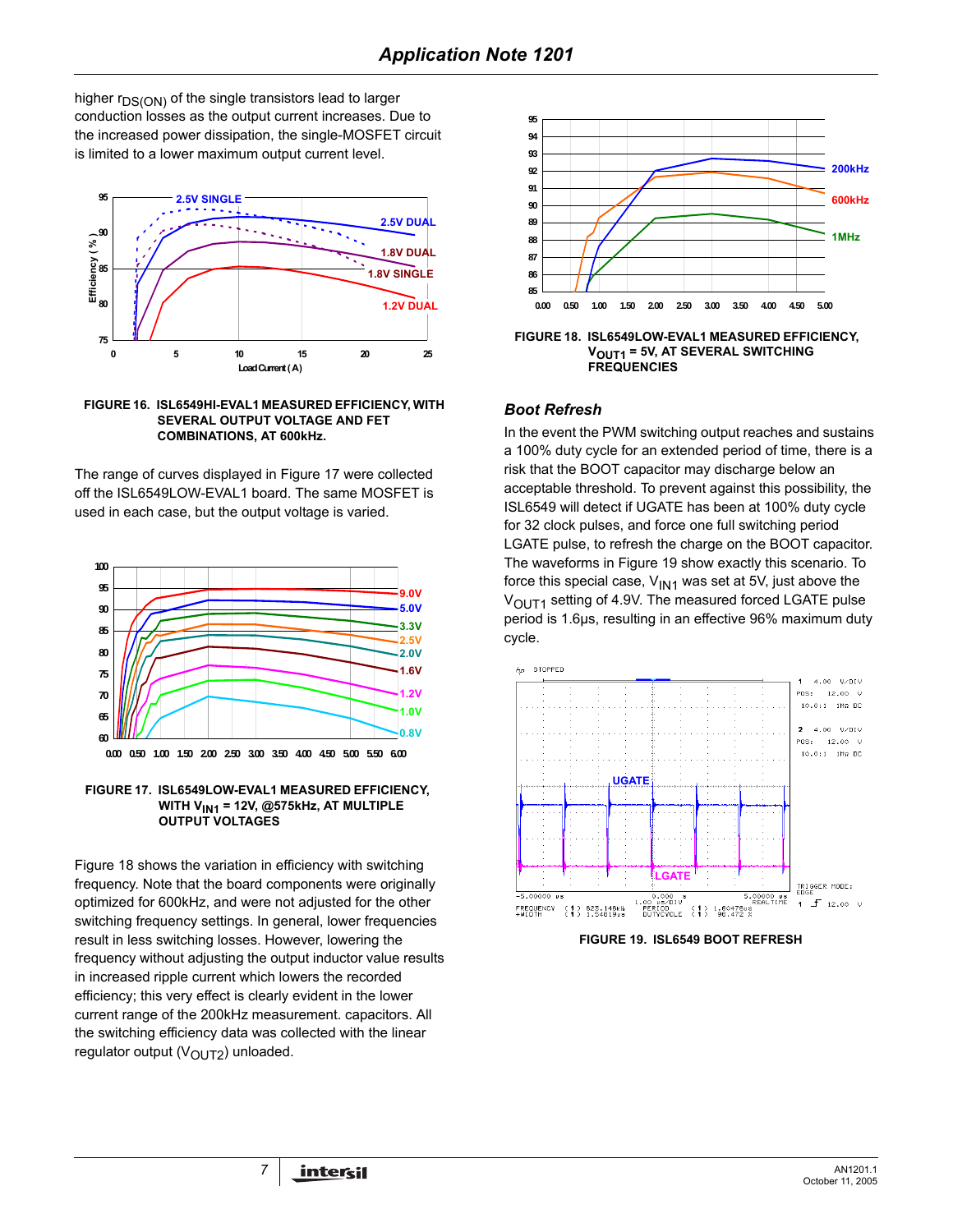# *Board Modifications*

Any of the following changes should be made with the board powered down. Please refer to the ISL6549 datasheet as needed for more details.

### *Power Supplies and Jumper Settings*

The jumpers are for the user's convenience; they do not have to be used. There can be up to 3 power supplies ( $V_{\text{CC}12}$ ,  $V_{\text{IN}1}$ ,  $V_{\text{IN}2}$ ); but some of them can be shared if desired. The output of either regulator can be used as the input to the other (assuming the voltages and currents are compatible). The input supplies can be ramped up in any sequence, but in order to avoid restart cycles, it is recommended that the  $V_{CC12}$  supply be the last one to be brought up. If the order of the supplies cannot be changed, then another approach is to hold the FS\_DIS pin low, via SW1, until all the input supplies are ready.

## *Down-Converting From a Different Input Voltage*

The ISL6549EVAL1 switcher design is primarily set up to use a 12V input supply as a bias and down-conversion source. If experimenting with a lower input voltage, be mindful of a few aspects (primarily for the switcher output):

- The minimum input voltage for down-conversion is dependent upon the output voltage setting and the power conversion efficiency of the PWM circuit at the given operating conditions. To have the circuit operate properly in a given set of operating conditions, the minimum voltage differential required between the input and the output of the PWM circuit increases with decreasing efficiency.
- The input-RMS current increases and reaches its peak as the duty cycle converges toward 50%.
- As the evaluation board (as shipped) was optimized for the specific operating parameters described in this app note; should these change, closely monitor the board temperatures and increase the output current only as allowed by the board thermal situation.
- A reduced input voltage will decrease the amount of loop gain the modulator contributes to the feedback loop; as a result, a more sluggish transient response can be expected.

For safety reasons, and to protect the board from inadvertent short-circuits, DO NOT TURN ON THE INPUT POWER UNTIL ALL OF THE INPUT AND OUTPUT CONNECTIONS HAVE BEEN MADE.

## *Adjusting the Output Voltage*

The output voltage can be adjusted via the external resistordivider, according to the following equations.  $V_{\text{OUT1}}$  is determined by R1 and R4 (See Figure [20](#page-7-0));  $V_{OUT2}$  is determined by R5 and R6 (See Figure [21](#page-7-1)). In order to avoid degradation of the input regulation DC setpoint, 1% resistors are recommended in the DC feedback path. Note that R1 is also part of the compensation network, so, for practical

purposes, it is usually recommended to keep its value in the 1-5kΩ range.

$$
R4 = \frac{R1 \cdot 0.8V}{VOUT1 - 0.8V}
$$

$$
R6 = \frac{R5 \cdot 0.8V}{VOUT2 - 0.8V}
$$





<span id="page-7-0"></span>



## <span id="page-7-1"></span>*Adjusting the Switching Frequency*

The frequency of the switching regulator can be set as low as 150kHz, and up to 1MHz. The switching frequency helps determine the output ripple current, and the selection of the output inductor and capacitors. A single resistor (R7) to ground programs the frequency; see the datasheet for curves of frequency versus resistor values.

## **Alternate FETs (VOUT1 switcher)**

There are four current ranges identified that this board can support, based on the MOSFETs used. The ranges are approximate, and depend upon the exact FET used, thermal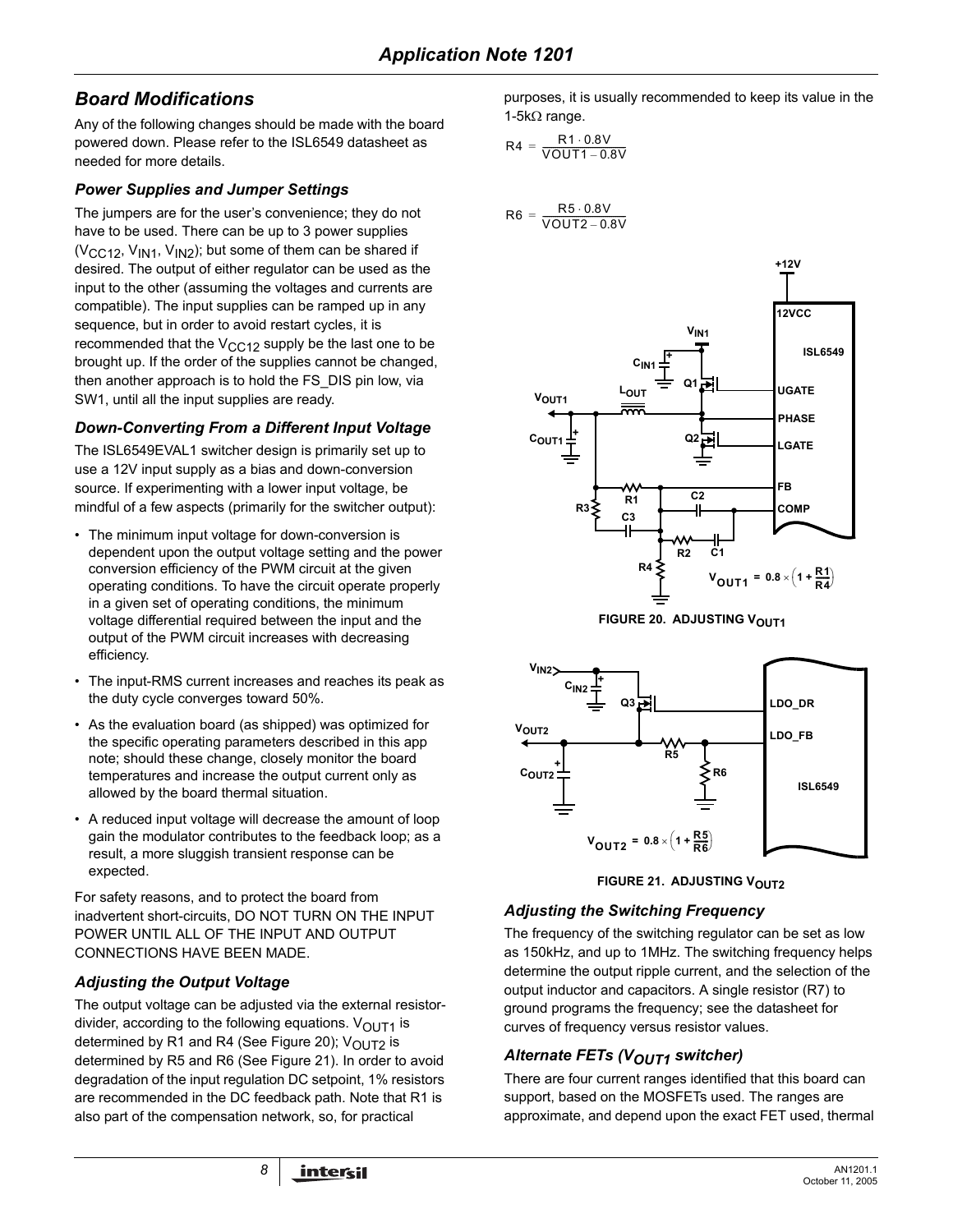conditions (PCB area for heat-spreading, location of other heat sources, maximum ambient temperature, airflow, etc.),  $V_{IN}$  and  $V_{OUIT}$  combinations, switching frequency, etc. The FET footprints are all connected in parallel, so only use one configuration at a time. The four ranges are as follows:

**High Power:** ~12A-20A. This configuration uses LFPAK or thermally-enhanced SO-8 packages, one/two upper FETs (Q1, Q3 on top of board); one/two lower MOSFETs (Q2, Q4 on bottom of board). The number of MOSFETs depends on the exact conditions, such as the current, and the duty cycle.

**Medium Power:** ~5A-12A. This configuration uses LFPAK or thermally-enhanced SO-8 packages, with one upper and one lower MOSFET. The same footprints as above are used; Q1 on top, and Q2 on the bottom of the board are preferred, as they are closer to the IC.

**Low Power:** ~1A-5A. This configuration uses a dual MOSFET (two devices in one thermally-enhanced SO-8 package) - use Q7 footprint on the bottom of the board.

**Very Low Power:** <1A. This configuration uses SOT-23 single MOSFETs for both upper and lower switches. Use Q8 for upper (bottom of board) and Q9 for lower (top of board).

## **Alternate FETs (VOUT2)**

Separate from the above switcher ranges, the Linear output  $(V<sub>O</sub>UT<sub>2</sub>)$  has two options:

**Low Power:** ~1W P<sub>D</sub>. This configuration can use Q5, on top of the board, which can be an LFPAK or SO-8 FET. The power dissipation is limited primarily by the  $\theta_{JA}$  of the package.

**Higher Power:**  $\sim$ 3W P<sub>D</sub>. This configuration can use Q6, on the bottom of the board (TO-252). Monitor the FET temperature carefully as the load current is increased.

## Alternate C<sub>IN</sub>, L<sub>OUT</sub>, or C<sub>OUT</sub>

These components can be changed for both regulators as desired. Capacitors might be changed for a different value or ESR, but make sure the voltage rating matches the output setting. The inductor can be changed for a different value, different DCR, or for a different maximum current; ensure the maximum load current (plus ripple current) is less than the saturation rating of the inductor under all conditions. Any change in any of the above components warrants a review of the suitability of the existing compensation component network.

## *Optional Component Footprints*

As some applications may benefit from one of these features, footprints are provided on the board for the following:

• a UGATE series resistor (R8; 0 $\Omega$ ) or an LGATE series resistor (R9;  $0\Omega$ ). While the UGATE resistor is sometimes

used to slow down the turn on/off of the upper MOSFET, the LGATE resistor is seldom to be employed.

- a schottky free-wheeling diode on the PHASE node (D1) can be used if the lower MOSFET has a fairly poor body diode, resulting in excessive negative ringing.
- an RC snubber on the PHASE node (R31, C32) helps absorb some of the energy in the PHASE node transitions and cut down on ringing. As the snubber works by dissipating energy, its employment results in decreased conversion efficiency
- the linear output should not require external compensation (R30, C30, C33), but these component footprints are provided in case either the output capacitor value or its ESR is too low, such as if only a ceramic capacitor is used. See the datasheet for more details.

### *Adjust Compensation*

Any significant change to the switcher circuit may require a re-calculation of the compensation network. Footprints are available for both type-2 and type-3. There are tools available for calculating compensation - inquire with your local Intersil contact for such assistance.

# *Board Layout*

The evaluation board is built on 1-ounce, 4-layer, printed circuit board (see the layout plots at the end of this document). The high-current board is designed to support a continuous output current level of up to 20A, while operating at room temperature, under natural convection cooling.

This board uses the recommended layout practices, within the constraints of also providing for input and output hardware, test points, and alternate FET footprints. The following list summarizes the most important ones, along with some references to the layout plots.

- The critical IC components (decoupling capacitors, compensation, FB resistor dividers, frequency resistor) are located next to the IC (or directly under it), with short traces to the IC pins. Pay special attention to the FB node of the compensation; it connects up to 5 components, with as short a trace as possible.
- The UGATE, LGATE and BOOT traces are wider than minimum and kept as short as reasonable, for low resistance.
- The IC section has a local "quiet" GND for these components (both on top and bottom layers) with vias to the GND plane (layer 2). This is meant to keep the GND for all of the quiet components close to the GND pin of the IC. The GND and PGND pins of the IC are both tied here. In addition, this GND is away from the FET switching GND, and out of the path of the FET GND current back to the  $V_{IN1}$  GND post.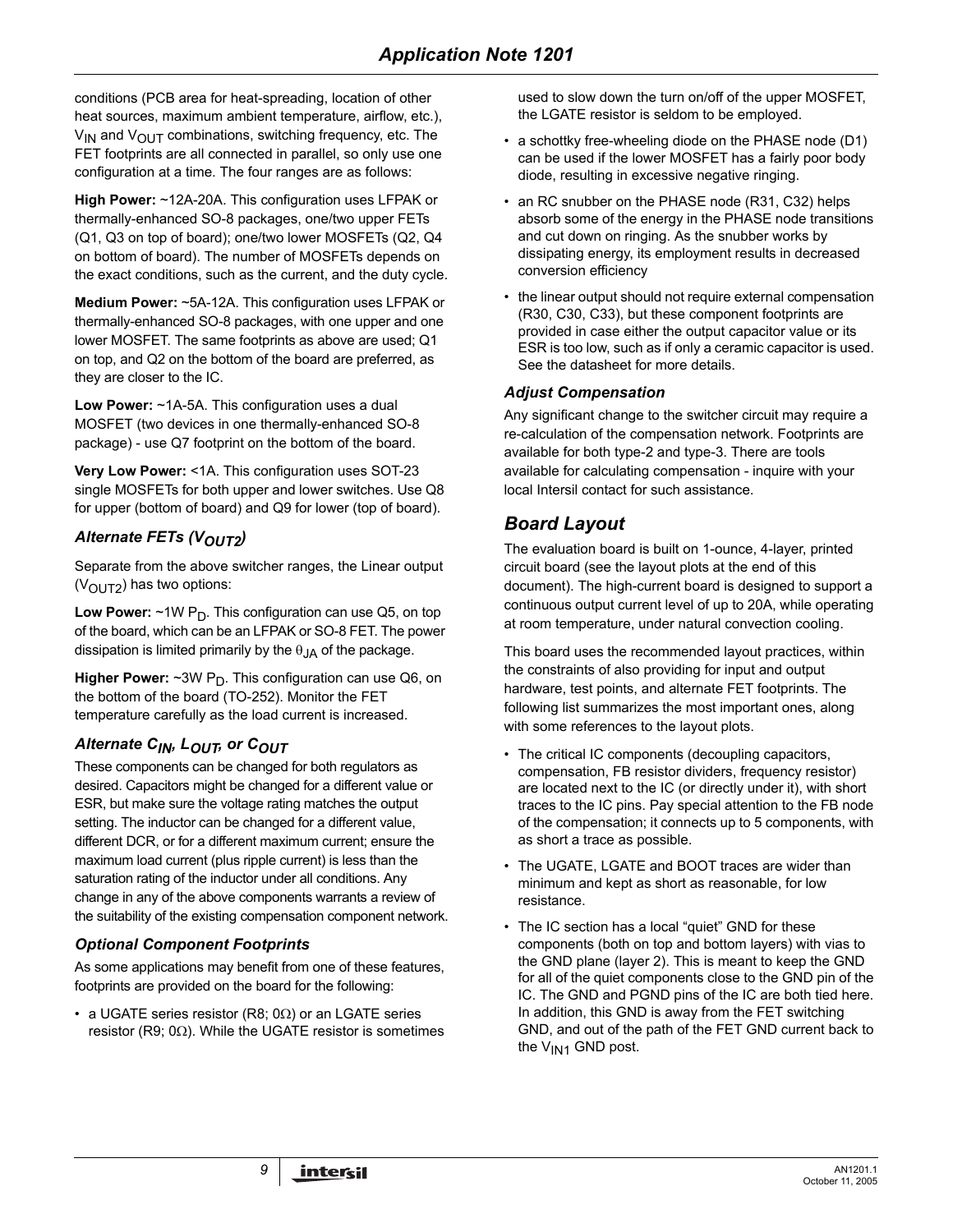- The 12V to the VCC12 pin of the IC is somewhat isolated from the  $V_{1N1}$  (if also 12V) through JP1; this keeps some of the switching noise of  $V_{IN1}$  from the IC.
- The GND plane (layer 2) is one solid plane, except for openings for hardware and vias. There are additional GND straps on other layers as well.
- The various inputs and outputs use wide plane areas (on multiple layers in parallel) for low resistance and inductance. The  $V_{IN}$  and PHASE planes also act as heatsinks for the drains of each FET (including the linear).
- The PHASE planes are the noisiest (high frequency and voltage), and do not overlap other planes (which could pick up the noise) except for the GND plane. The trace from the PHASE plane to the IC pin is carefully drawn (on bottom layer) to keep it away from sensitive signals; the BOOT capacitor is under the IC (bottom layer), between the BOOT and PHASE pins.
- There is very tight coupling between the FETs (Q1, Q3 on top layer; Q2 and Q4 on bottom layer) and the  $V_{1N1}$ ceramic capacitors (C15, C20 on top layer). The bulk capacitor C13 is also nearby.
- On top layer, there is a separate low current trace from  $V<sub>OUT1</sub>$  (near the load) to the FB1 resistor divider (R1, R4); this places the point that is regulated as close to the load as practical. The  $V_{\text{OUT2}}$  trace on top layer to the LDO\_FB resistor divider (R5, R6) is not as isolated.

# *Conclusion*

The ISL6549EVAL1 evaluation board showcases a versatile, simple to implement, high-performance dual regulator, suitable for providing power management and control in a variety of 12V applications. The high-current PWM MOSFET drivers of the ISL6549 yield a highly efficient power conversion solution with a reduced number of external components in a compact footprint, while the linear controller offers the means to implement a second, lower current output.

## *References*

Data sheet: FN9168

Visit us on the internet, at: http://www.intersil.com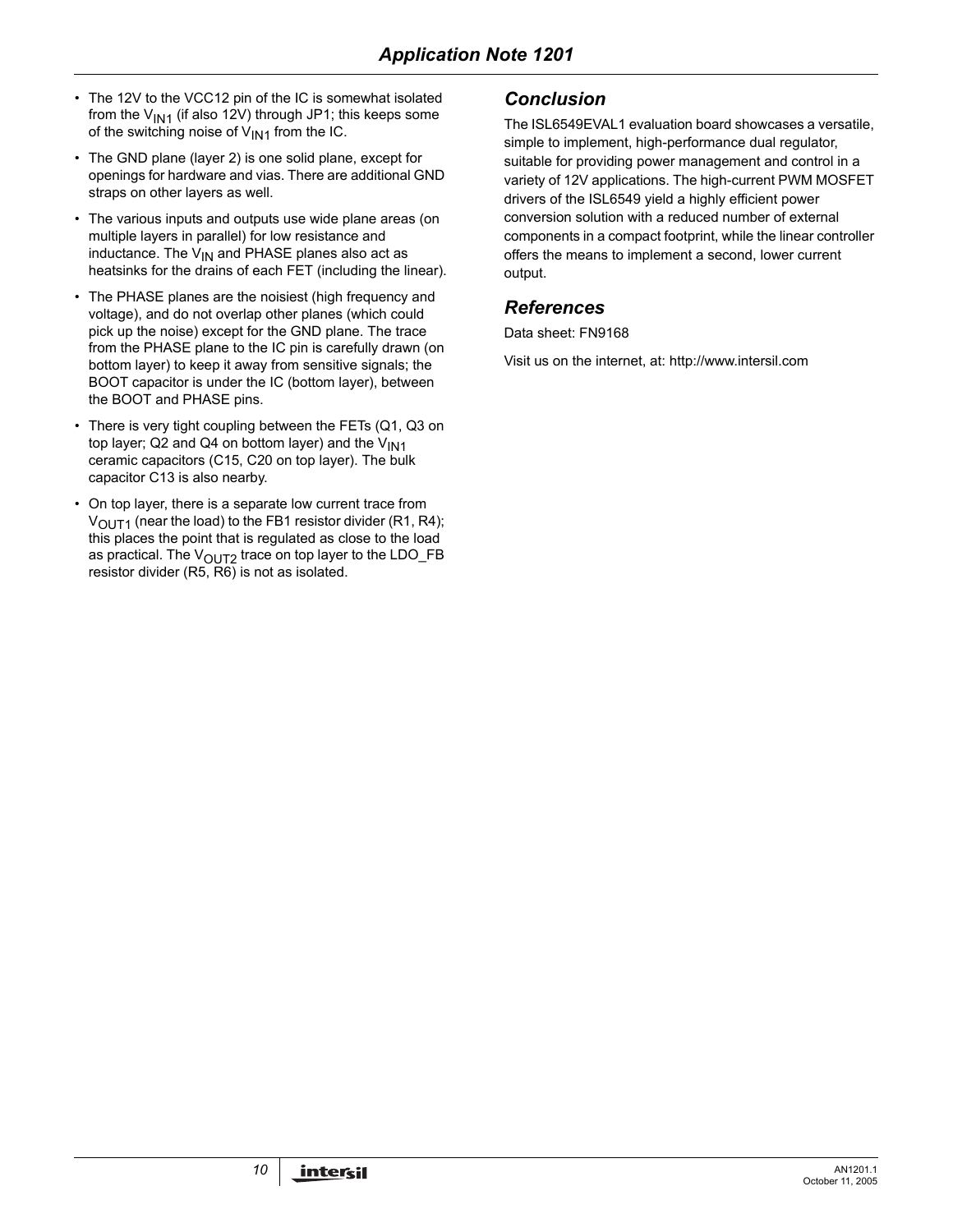## *ISL6549EVAL1 Rev B Schematic*

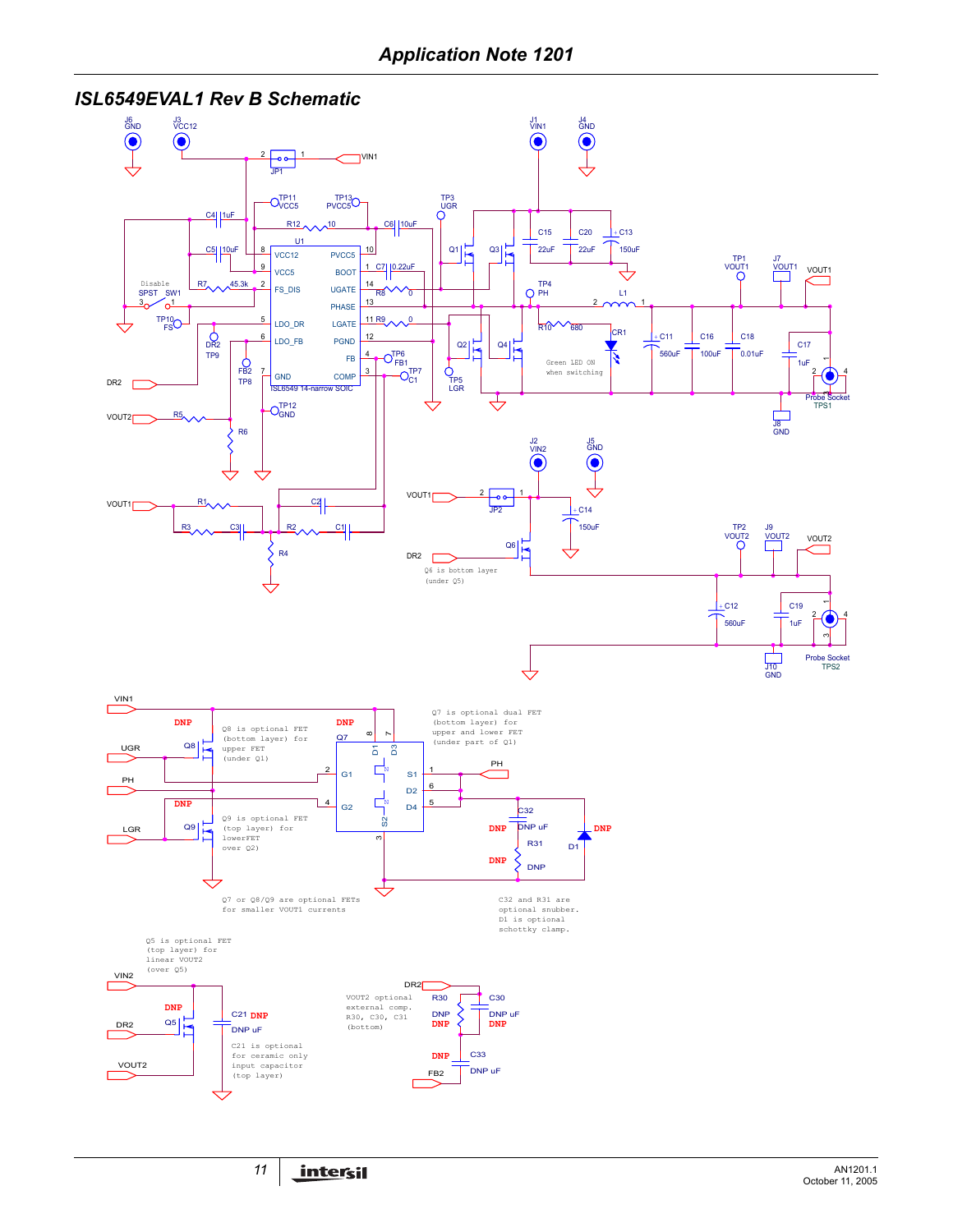# *ISL6549LOW-EVAL1 (Rev B) Bill of Materials Low (1A - 5A) Current; V<sub>OUT1</sub> = 5V@1A, V<sub>OUT2</sub> = 3.3V@1A*

| <b>REFERENCE</b> | <b>PART NUMBER</b>    | <b>DESCRIPTION</b>                                      | <b>FOOTPRINT</b> | <b>MANUFACTURER QUANTITY</b> |                |
|------------------|-----------------------|---------------------------------------------------------|------------------|------------------------------|----------------|
| C <sub>1</sub>   |                       | 33nF Capacitor, X7R, 6.3V                               | 0603             |                              | $\mathbf{1}$   |
| C <sub>2</sub>   |                       | 0.022nF Capacitor, X7R, 6.3V                            | 0603             |                              | $\mathbf{1}$   |
| C <sub>4</sub>   |                       | 1µF Capacitor, X7R, 16V                                 | 0805             |                              | $\mathbf{1}$   |
| C5, 6            |                       | 10µF Capacitor, X7R, 6.3V                               | 0805             |                              | 2              |
| C7               |                       | 0.1µF Capacitor, X7R, 6.3V                              | 0603             |                              | $\mathbf{1}$   |
| C11, 12          | 10SVP560M or similar  | 560µF OS-CON Capacitor, 10V, ESR = $13m\Omega$          | F12              | Sanyo                        | $\overline{c}$ |
| C13, 14          | 16SVP150M or similar  | 150µF OS-CON Capacitor, 16V, ESR = $30 \text{m}\Omega$  | F <sub>8</sub>   | Sanyo                        | 2              |
| C15              |                       | 22µF Capacitor, X7R, 16V                                | 1206             |                              | $\mathbf{1}$   |
| C16              |                       | 100µF Capacitor, X7R, 6.3V                              | 1206             |                              | $\mathbf{1}$   |
| C17, 19          |                       | 1µF Capacitor, X7R, 6.3V                                | 0603             |                              | $\overline{c}$ |
| C18              |                       | 0.01µF Capacitor, X7R, 6.3V                             | 0603             |                              | $\mathbf{1}$   |
| C3, 30, 32, 33   |                       |                                                         | 0603             |                              | <b>DNP</b>     |
| C20, 21          |                       |                                                         | 1206             |                              | <b>DNP</b>     |
| CR <sub>1</sub>  | CMD91-21VGC/TR10      | LED, green                                              |                  |                              | $\mathbf{1}$   |
| D <sub>1</sub>   |                       |                                                         | <b>SMA</b>       |                              | <b>DNP</b>     |
| JP1, 2           | 68000-2336, 71363-102 | 2 pin header and shunt                                  |                  | Berg                         | $\overline{2}$ |
| $J1-3$           | 111-0102-001          | Binding posts (red)                                     |                  | Johnson                      | 3              |
| $J4-6$           | 111-0103-001          | Binding posts (black)                                   |                  | Johnson                      | 3              |
| $J7-10$          | 1514-2                | Turrets                                                 |                  |                              | 3              |
| L1               | SD1201 (or similar)   | Inductor, $4.7\mu$ H, $9.5\text{m}\Omega$ , $8\text{A}$ |                  | Falco                        | $\mathbf{1}$   |
| Q <sub>6</sub>   | MTD3055VL or similar  | 180m $\Omega$ max at 5.0V, 6A;                          | <b>DPAK</b>      | ON                           | $\mathbf{1}$   |
| Q7               | IRF7313 or similar    | 46m $\Omega$ max at 4.5V, 4.7A;                         | SOIC-8           | IR                           | $\mathbf{1}$   |
| $Q1-5$           |                       |                                                         | <b>LFPAK</b>     |                              | <b>DNP</b>     |
| Q8, 9            |                       |                                                         | SOT23            |                              | <b>DNP</b>     |
| R1, 5            |                       | Resistor, $1.00k\Omega$ , 1%                            | 0603             |                              | $\overline{2}$ |
| R <sub>2</sub>   |                       | Resistor, $14.7k\Omega$ , $1\%$                         | 0603             |                              | $\mathbf{1}$   |
| R <sub>4</sub>   |                       | Resistor, 191 $\Omega$ , 1%                             | 0603             |                              | $\mathbf{1}$   |
| R <sub>6</sub>   |                       | Resistor, 324 $\Omega$ , 1%                             | 0603             |                              | 1              |
| R7               |                       | Resistor, $45.3k\Omega$ , 1%                            | 0603             |                              | $\mathbf{1}$   |
| R8, 9            |                       | Resistor, $0\Omega$                                     | 0603             |                              | $\overline{2}$ |
| R <sub>10</sub>  |                       | Resistor, 680 $\Omega$                                  | 0603             |                              | $\mathbf{1}$   |
| R <sub>12</sub>  |                       | Resistor, 10 $\Omega$                                   | 0603             |                              | $\mathbf{1}$   |
| R3, 30, 31       |                       |                                                         | 0603             |                              | <b>DNP</b>     |
| SW1              | SPST GT12MSCKE        | SPST Switch                                             |                  | C&K                          | $\mathbf{1}$   |
| <b>TPS1, 2</b>   | 131-4353-00           | Probe socket                                            |                  | Tektronix                    | $\overline{2}$ |
| TP1-13           | 5002                  | Test pins                                               |                  |                              | 13             |
| U1               | <b>ISL6549</b>        | PWM and Linear Controller                               | SOIC-14          | Intersil                     | $\mathbf{1}$   |
| U3               |                       |                                                         | QSOP-16          |                              | <b>DNP</b>     |
| U4               |                       |                                                         | QFN (4x4) - 16   |                              | <b>DNP</b>     |
|                  |                       | ISL6549EVAL1revB PCB board                              |                  |                              | $\mathbf{1}$   |
|                  |                       | Rubber feet                                             |                  |                              | 4              |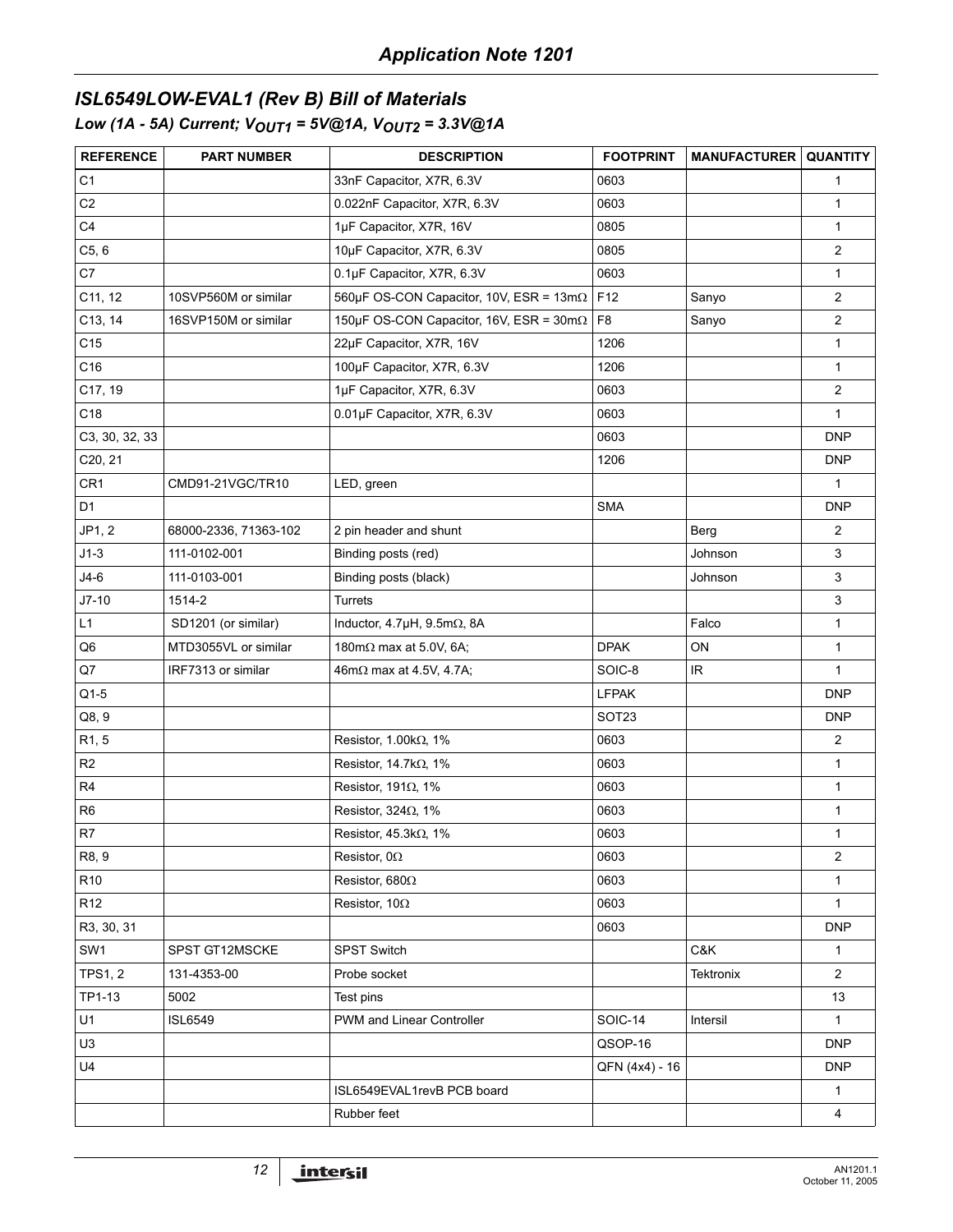# *ISL6549HI-EVAL1 (Rev B) Bill of Materials*

## *High (12A - 25A) Current; VOUT1 = 1.2V @20A, VOUT2 = 1.6V@1A*

| <b>REFERENCE</b> | <b>PART NUMBER</b>    | <b>DESCRIPTION</b>                                     | <b>FOOTPRINT</b>  | <b>MANUFACTURER</b> | <b>QUANTITY</b> |
|------------------|-----------------------|--------------------------------------------------------|-------------------|---------------------|-----------------|
| C <sub>1</sub>   |                       | 33nF Capacitor, X7R, 6.3V                              | 0603              |                     | 1               |
| C <sub>2</sub>   |                       | 0.022nF Capacitor, X7R, 6.3V                           | 0603              |                     | $\mathbf{1}$    |
| C <sub>4</sub>   |                       | 1µF Capacitor, X7R, 16V                                | 0805              |                     | $\mathbf{1}$    |
| C5, 6            |                       | 10µF Capacitor, X7R, 6.3V                              | 0805              |                     | 2               |
| C7               |                       | 0.22µF Capacitor, X7R, 6.3V                            | 0603              |                     | $\mathbf{1}$    |
| C11, 12          | 10SVP560M or similar  | 560µF OS-CON Capacitor, 10V, ESR = $13m\Omega$         | F <sub>12</sub>   | Sanyo               | $\overline{2}$  |
| C13, 14          | 16SVP150M or similar  | 150µF OS-CON Capacitor, 16V, ESR = $30 \text{m}\Omega$ | F <sub>8</sub>    | Sanyo               | $\overline{2}$  |
| C15, 20          |                       | 22µF Capacitor, X7R, 16V                               | 1206              |                     | $\overline{2}$  |
| C16              |                       | 100µF Capacitor, X7R, 6.3V                             | 1206              |                     | $\mathbf{1}$    |
| C17, 19          |                       | 1µF Capacitor, X7R, 6.3V                               | 0603              |                     | $\overline{2}$  |
| C18              |                       | 0.01µF Capacitor, X7R, 6.3V                            | 0603              |                     | $\mathbf{1}$    |
| C <sub>21</sub>  |                       |                                                        | 1206              |                     | <b>DNP</b>      |
| C3, 30, 32, 33   |                       |                                                        | 0603              |                     | <b>DNP</b>      |
| CR <sub>1</sub>  | CMD91-21VGC/TR10      | LED green CMD91-21VGC/TR10                             |                   |                     | $\mathbf{1}$    |
| D <sub>1</sub>   |                       |                                                        | <b>SMA</b>        |                     | <b>DNP</b>      |
| JP1, 2           | 68000-2336, 71363-102 | 2 pin jumper and shunt                                 |                   | Berg                | $\overline{2}$  |
| $J1-3$           | 111-0102-001          | Binding posts (red)                                    |                   | Johnson             | 3               |
| $J4-6$           | 111-0103-001          | Binding posts (black)                                  |                   | Johnson             | $\mathbf{3}$    |
| $J7-10$          | 1514-2                | Turrets                                                |                   |                     | $\mathbf{3}$    |
| L1               | IHLP-5050EZ-01        | Inductor, 1.5µH, 3.4 23A                               |                   | Vishay              | $\mathbf{1}$    |
| Q1, 3            | HAT2168               | 13.5m $\Omega$ max at 4.5V, 15A, Qgd = 2.4 nC          | <b>LFPAK</b>      | Renesas             | $\overline{2}$  |
| Q2, 4            | <b>HAT2165H</b>       | 5.3m $\Omega$ max at 4.5V, 27.5A, $Qgd = 7.1$ nC       | <b>LFPAK</b>      | Renesas             | $\overline{2}$  |
| Q6               | MTD3055VL or similar  | 180m $\Omega$ max at 5.0V, 6A;                         | <b>DPAK</b>       | ON                  | 1               |
| Q5               |                       |                                                        | <b>LFPAK</b>      |                     | <b>DNP</b>      |
| Q7               |                       |                                                        | SOIC-8            |                     | <b>DNP</b>      |
| Q8, 9            |                       |                                                        | SOT <sub>23</sub> |                     | <b>DNP</b>      |
| R1, 5, 6         |                       | Resistor, 1.00 $k\Omega$ , 1%                          | 0603              |                     | $\mathbf{3}$    |
| R <sub>2</sub>   |                       | Resistor, $14.7k\Omega$ , $1\%$                        | 0603              |                     | $\mathbf{1}$    |
| R4               |                       | Resistor, $2.00k\Omega$ , 1%                           | 0603              |                     | 1               |
| R7               |                       | Resistor, $45.3k\Omega$ , 1%                           | 0603              |                     | 1               |
| R8, 9            |                       | Resistor, $0\Omega$                                    | 0603              |                     | $\overline{2}$  |
| R <sub>10</sub>  |                       | Resistor, 680 $\Omega$ ,                               | 0603              |                     | 1               |
| R <sub>12</sub>  |                       | Resistor, 10 $\Omega$                                  | 0603              |                     | $\mathbf{1}$    |
| R3, 30, 31       |                       | Resistor, TBDk $\Omega$ , 1%                           | 0603              |                     | <b>DNP</b>      |
| SW <sub>1</sub>  | SPST GT12MSCKE        | <b>SPST Switch</b>                                     |                   | C&K                 | $\mathbf{1}$    |
| <b>TPS1, S2</b>  | 131-4353-00           | Probe socket                                           |                   | Tektronix           | $\overline{2}$  |
| TP1-13           | 5002                  | Test pins                                              |                   |                     | 13              |
| U1               | <b>ISL6549</b>        | <b>ISL6549</b>                                         | SOIC-14           | Intersil            | $\mathbf{1}$    |
| U3               |                       |                                                        | QSOP-16           |                     | <b>DNP</b>      |
| U4               |                       |                                                        | QFN (4x4) - 16    |                     | DNP             |
|                  |                       | ISL6549EVAL1revB PCB board                             |                   |                     | 1               |
|                  |                       | Rubber feet                                            |                   |                     | $\overline{4}$  |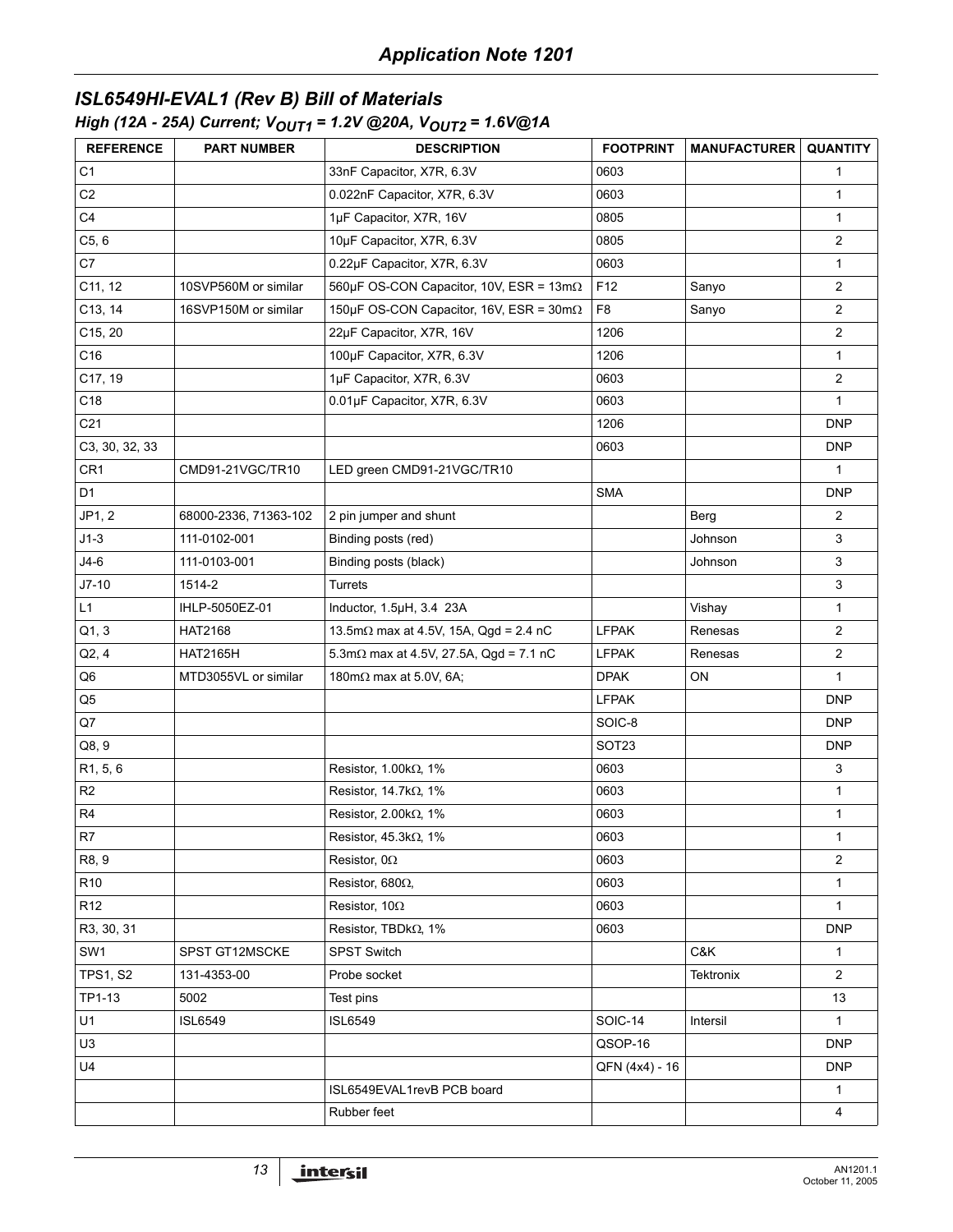# *ISL6549EVAL1 Layout*

**TOP SILK SCREEN**



### **TOP LAYER (1st)**

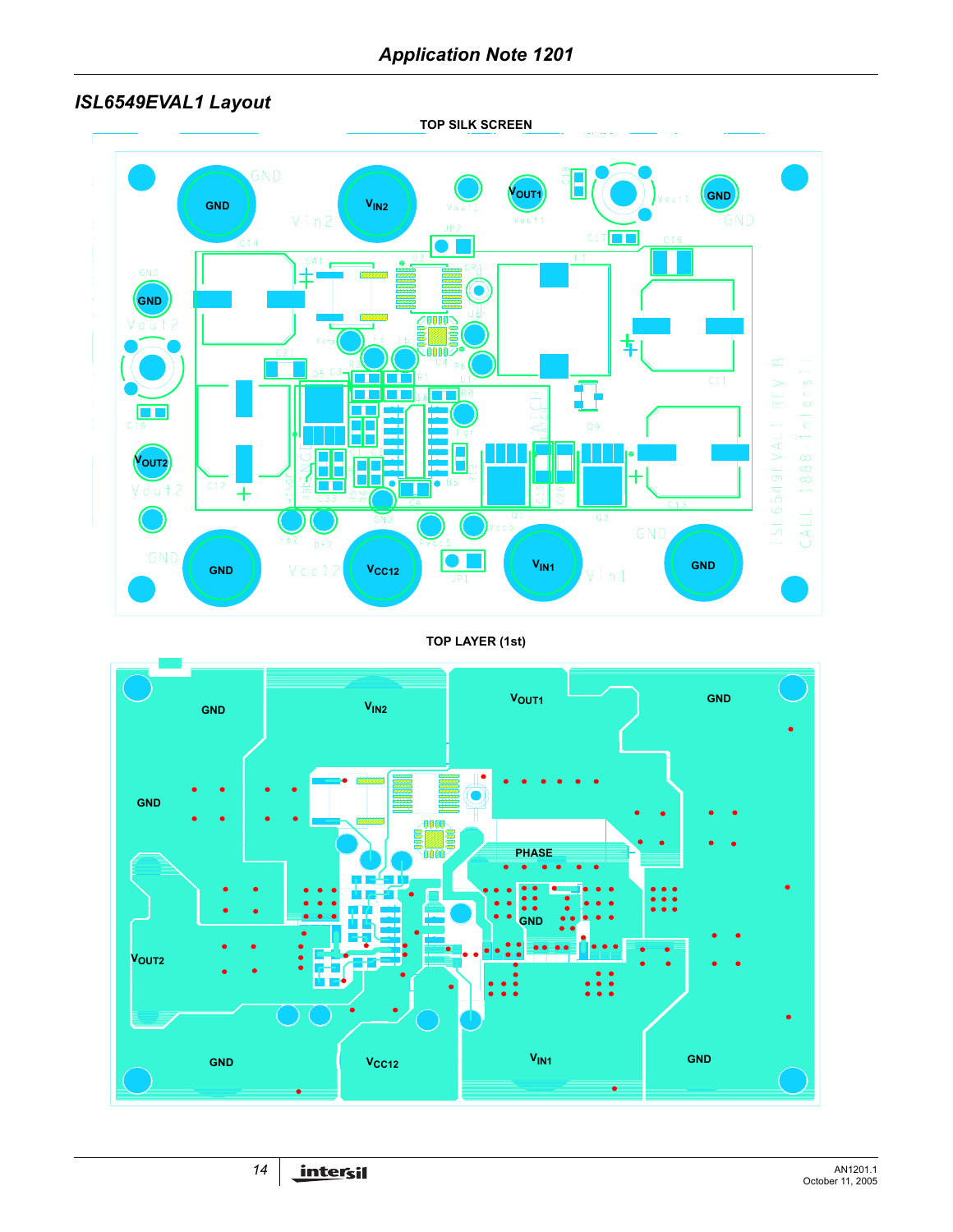# *ISL6549EVAL1 Layout* **(Continued)**

**GROUND LAYER (2nd)**



**POWER LAYER (3rd)**